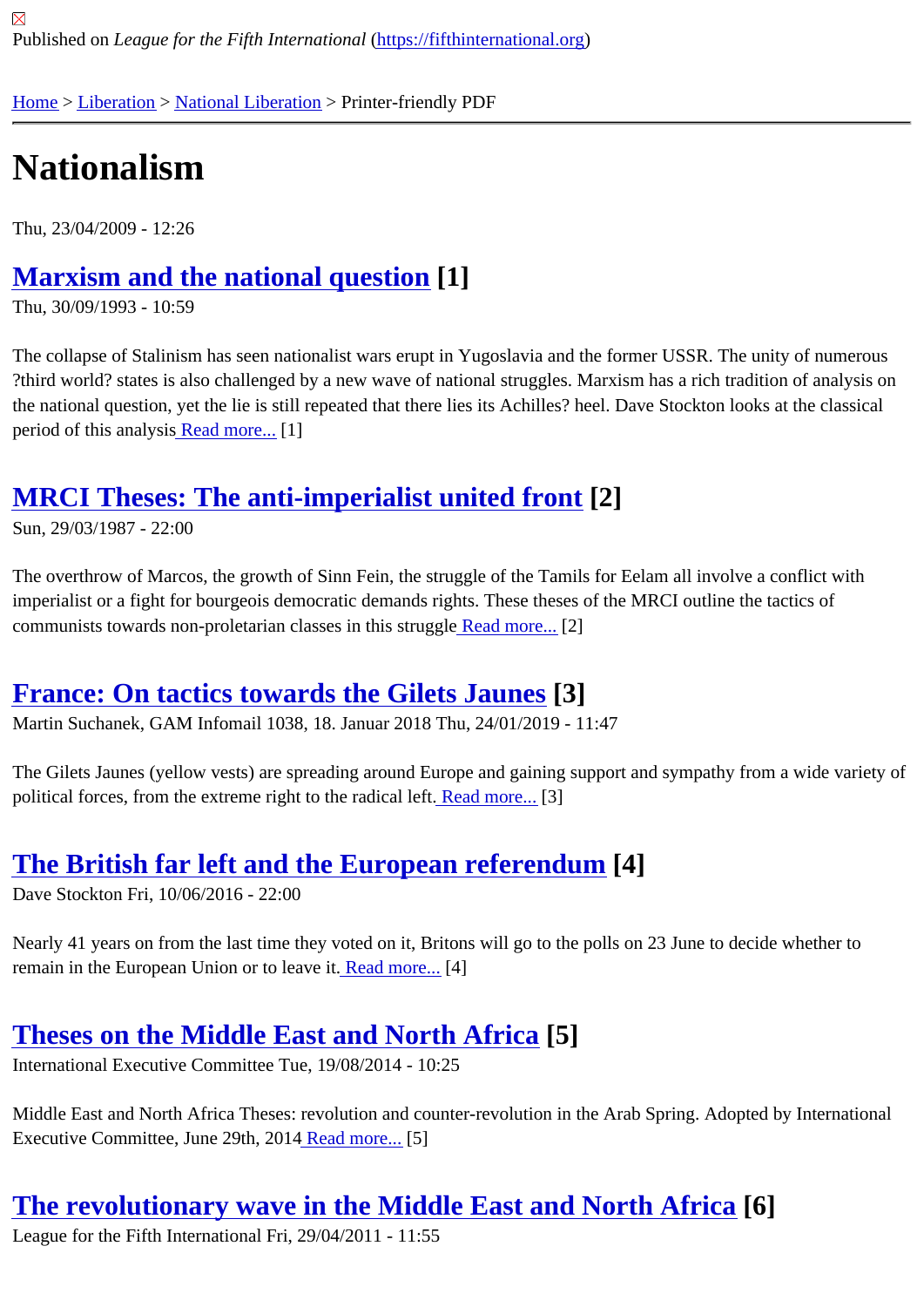#### dictator now trembles in fear at the possibility of a popular uprising against their rule. In the West the imperialist powers look on nervously as loyal regimes come under sustained protest which threatens to topple crucial allies. T resolution, adopted by the International Executive Committee of the League for the Fifth International outlines the perspectives for the revolutionary movement and the importance of the fight for working class **Reademore**. [6]

# The anti-imperialist united front, its applications, possibilities [and](https://fifthinternational.org/content/revolutionary-wave-middle-east-and-north-africa)

## limitations [7]

[Simon Hardy Fri, 31/12/2010 - 18:49](https://fifthinternational.org/content/anti-imperialist-united-front-its-applications-possibilities-and-limitations)

[Simon Hardy ex](https://fifthinternational.org/content/anti-imperialist-united-front-its-applications-possibilities-and-limitations)amines the united front tactic against imperialism and how it can be used for revolution areagoals more...[7]

# [Boyc](https://fifthinternational.org/content/anti-imperialist-united-front-its-applications-possibilities-and-limitations)ott apartheid Israel[8]

Marcus Halaby Thu, 24/06/2010 - 14:48

[Israel?s siege of Gaza since June 2](https://fifthinternational.org/content/boycott-apartheid-israel)007, its indiscriminate bombardment of Gaza?s people in December 2008 and January 2009, and now its attack on the Gaza Freedom Flotilla have all brought about an increased momentum in favour of the campaign for Boycott, Divestment and Sanctions (**BRS)**d more.<sup>[8]</sup>

#### On the Sino-Japanese War9]

Leon Trotsky Fri, 12/03/2010 - 17:07

[Article by Leon Trotsky, published in the](https://fifthinternational.org/content/sino-japanese-war) Internal Bulletin, Organizing Committee for the Socialist Party Convention (New York), no. 1, in October 1937. Taken from arxists Internet Archive<sup>10]</sup>

This article outlines Trotsky's views on the anti imperialist united front front, in relation to the invasion of China by Japan in 193Read more.<sup>[9]</sup>

# Leon Tr[otsky - T](https://fifthinternational.org/content/sino-japanese-war)hree Concepts of the Russian Revolution 1]

Leon Trotsky Tue, 19/01/2010 - 09:18

[An article by Leon Trotsky written in August 1939 in which he outlines the debates a](https://fifthinternational.org/content/leon-trotsky-three-concepts-russian-revolution)bout the nature of the Russian revolution and explains how the strategy of permanent revolution more.<sup>[11]</sup>

Marxism and the National Question in [Latin Ame](https://fifthinternational.org/content/leon-trotsky-three-concepts-russian-revolution)rica[12] Mon, 02/10/2006 - 09:06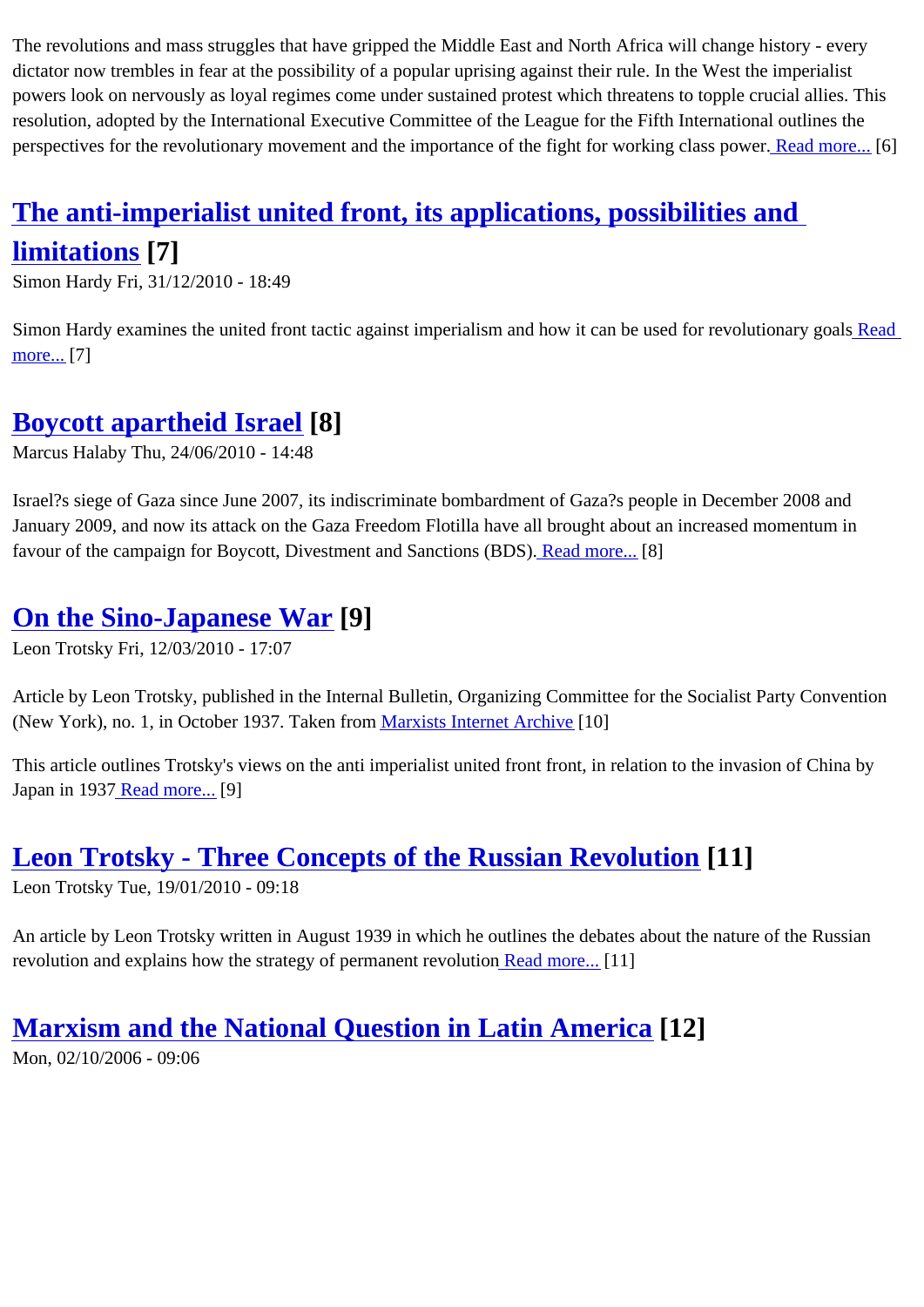bourgeoisie, an internal market and state. During the last century the great European nations achieved their unification on the basis of wars in which the bourgeoisie played an historically revolutionary role. This enabled them subsequ to develop as modern imperialist powers. The western European nations and North America were constructed as oppressor nations which would go on to enrich themselves by the plunder and oppression of other nations. In Latin America it has not been possible to resolve the tasks of national unification in the same way that other democratic tasks (agrarian reform, national sovereignty, full democracy) have not been able to be fully completed. Readmore...[12]

## [Socialism](https://fifthinternational.org/content/marxism-and-national-question-latin-america) and "backward" countries [13]

Sat, 30/11/2002 - 23:00

[How and why do revolutions happen in 'undeveloped'](https://fifthinternational.org/content/socialism-and-backward-countries) countries and more...[13]

## Iraq and Imperialism [14]

Thu, 05/03/1998 - 18:49

[The recent crisis in Iraq has rev](https://fifthinternational.org/content/iraq-and-imperialism)ived a debate on where socialists should stand in the event of an armed conflict be the US/UK and Saddam?s regime. The answer lies in a clear understanding of Iraq?s status in the world capitalist Keith Harvey and Richard Brenner investigate the history of Iraq and explain its continued subordination to wester imperialism. Read more. [14]

## Forgin[g the nati](https://fifthinternational.org/content/iraq-and-imperialism)on? The failure of third world nationalism [15]

Dave Stockton Mon, 30/01/1995 - 11:59

[Dave Stockton continues a series on Marxism and the National Question with a surve](https://fifthinternational.org/content/forging-nation-failure-third-world-nationalism)y of the development and fragmentation of national consciousness under the impact of colonialism more...[15]

## Capitalism and nationalism in the ?Third W[orld?](https://fifthinternational.org/content/forging-nation-failure-third-world-nationalism) [16]

Fri, 30/09/1994 - 10:59

[After the 1982 debt crisis the IMF wielded a big stick over the semi-colon](https://fifthinternational.org/content/capitalism-and-nationalism-“third-world”)ial countries. At the same time it dangled very small carrot a considerable distance ahead of them. To make themselves credit worthy once again and attrac foreign investors they would have to slash state budgets, strive for a balance of payments equilibrium and exchang stability. They would have to abandon all attempts at import substitution and orient their production to maximise ex earnings. Finally they were obliged to auction their state assets to the highest bidder. For the big banks the purpos this programme was clearead more.<sup>[16]</sup>

# Capitalism and [nationali](https://fifthinternational.org/content/capitalism-and-nationalism-“third-world”)sm in the ?Third World? [16]

Fri, 30/09/1994 - 10:59

[After the 1982 debt crisis the IMF wielded a big stick over the semi-colon](https://fifthinternational.org/content/capitalism-and-nationalism-“third-world”)ial countries. At the same time it dangled very small carrot a considerable distance ahead of them. To make themselves credit worthy once again and attrac foreign investors they would have to slash state budgets, strive for a balance of payments equilibrium and exchangeration stability. They would have to abandon all attempts at import substitution and orient their production to maximise ex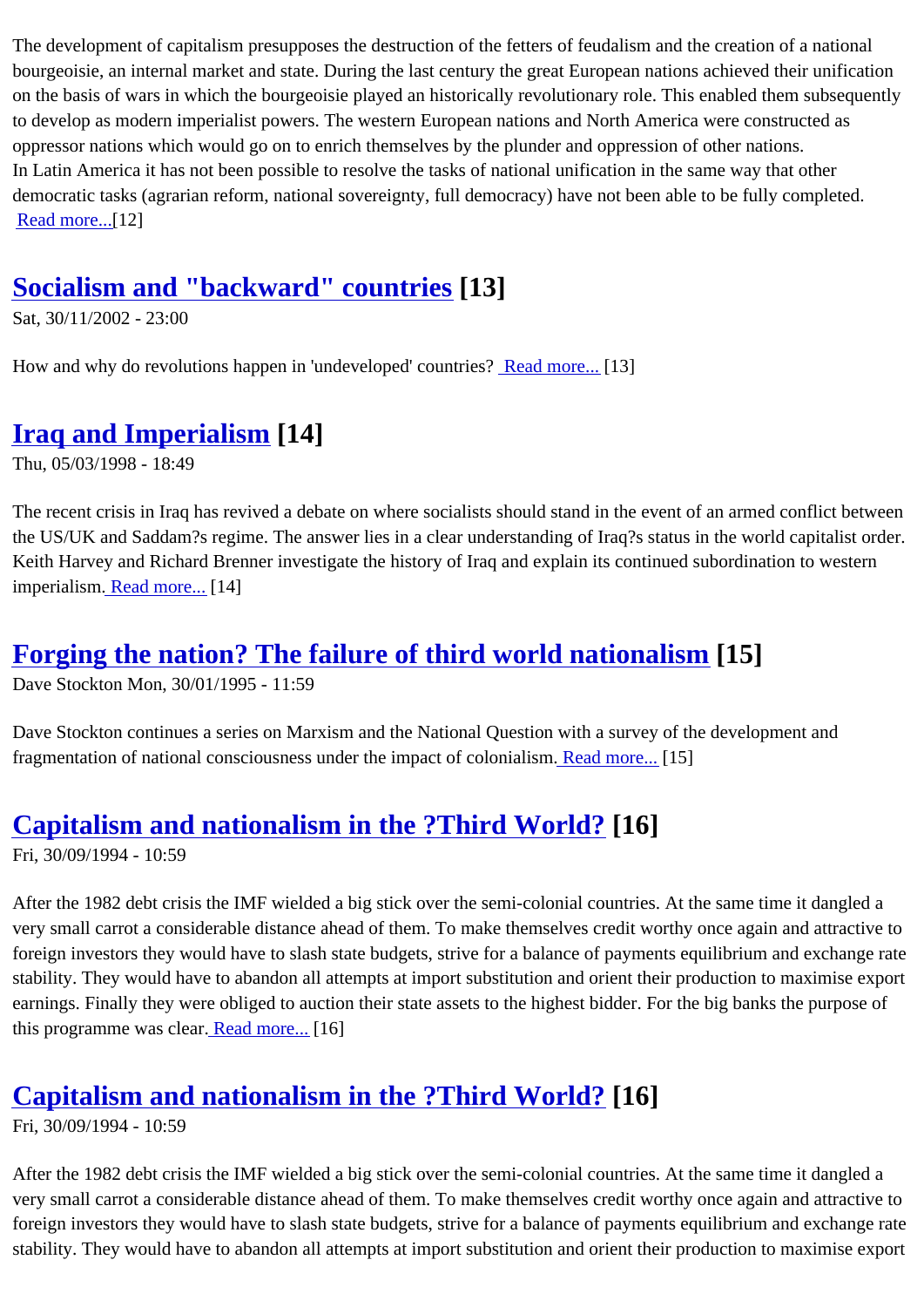# The Bolsheviks [and the](https://fifthinternational.org/content/capitalism-and-nationalism-“third-world”) National Question: uniting theory and practice, 1913-1923[17]

[Sat, 30/04/1994 - 10:59](https://fifthinternational.org/content/bolsheviks-and-national-question-uniting-theory-and-practice-1913-1923)

[The Bolshevik](https://fifthinternational.org/content/bolsheviks-and-national-question-uniting-theory-and-practice-1913-1923) programme for the national question was developed out of a critique of the experience of the Secor International in the years up to and including the First World War. It was a revolutionary policy hammered out in response to a new period of capitalist development ushered in by imperialism. Dave Stockton looks at the debates within Russian social-democracy up to the the Russian revolution of 1917 and examines the policy of the Bolshevi the head of a young Soviet State trying to resolve the problem of national oppression within the former Tsarist emp The contrast with Stalin?s later actions in respect of non-Russian minorities is thereby all the more Readous. more...[17]

#### [Are t](https://fifthinternational.org/content/bolsheviks-and-national-question-uniting-theory-and-practice-1913-1923)he Bosnian Muslims a nation?[18]

Sat, 30/04/1994 - 10:59

[The proposed settlement over the partition of Bosni](https://fifthinternational.org/content/are-bosnian-muslims-nation)a-Herzegovina is a big blow against the longstanding multi-ethi character of the old republic in former Yugoslavia. For centuries economic and political developments have combi to prevent the Bosnian Muslims, in particular, from attaining a national consciousness. Michael Gatter explores the reasons for this, and asks what difference the experience of war has meadenore. [18]

#### Nationalism, Nation States and National Lib[eration\[19](https://fifthinternational.org/content/are-bosnian-muslims-nation)]

Dave Stockton Fri, 02/10/1992 - 09:09

[The national question has been an ongoing issue for Marxists since the mid](https://fifthinternational.org/content/nationalism-nation-states-and-national-liberation)dle of the 19th century. How can revolutionary socialists best answer the question of national oppression, something that is of particular relevance i epoch of imperialism and globalisation when national oppression has again taken on a colonialist character, for ins in Iraq and Afghanistan? This work was produced by the League in the mid 90's and represents a thorough and comprehensive view of the struggle for national liberation across the **Read more.** [19]

## Nationalism, Nation States and National Liberation 19]

Dave Stockton Fri, 02/10/1992 - 09:09

[The national question has been an ongoing issue for Marxists since the mid](https://fifthinternational.org/content/nationalism-nation-states-and-national-liberation)dle of the 19th century. How can revolutionary socialists best answer the question of national oppression, something that is of particular relevance i epoch of imperialism and globalisation when national oppression has again taken on a colonialist character, for ins in Iraq and Afghanistan? This work was produced by the League in the mid 90's and represents a thorough and comprehensive view of the struggle for national liberation across the **Reated more.** [19]

Source URL: https://fifthinternational.org/content/nationalism

Links: [1] https://fift[hinternational.org/content/marxism-and-natio](https://fifthinternational.org/content/nationalism)nal-question